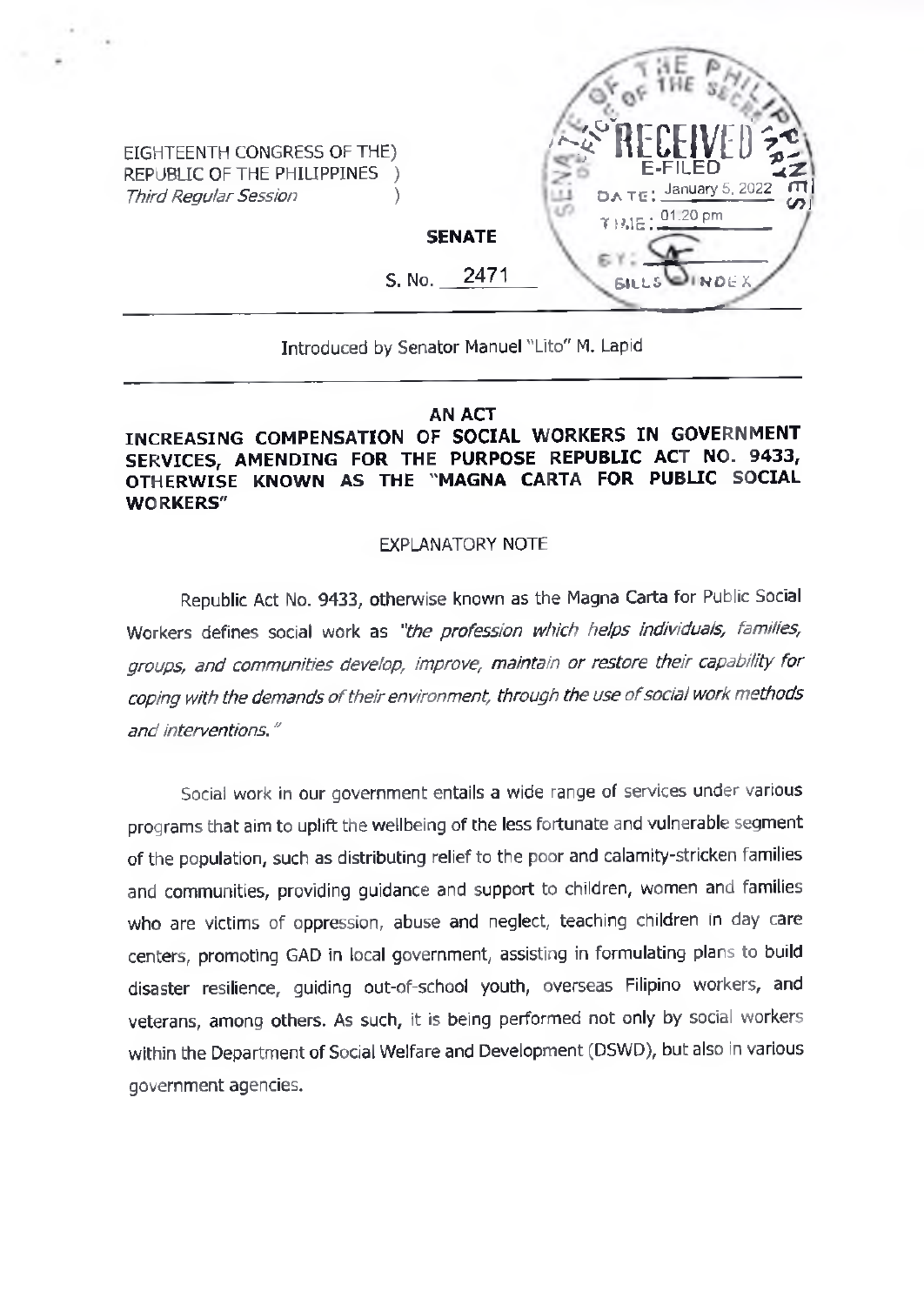Also in the frontlines of government service, the nature of the work of a social workers is mostly ground or field work, exposing them to a number of hazards and risks. Given this crucial and vital role of these social workers in our society, especially in the time of the current pandemic, it is only fitting that we give them just recognition and appreciation through an increase in their compensation, which has always been lower to that of their counterparts in the private sector.

Given the aforementioned, this bill proposes to amend RA 9433 by adjusting the salary grades of public social workers, and to be consistent with the Implementing Rules and Regulations of the said law, amend the definition of *public socid! workerio* include not only those performing social work functions under the position title "social welfare officer" but to all positions in the government that require registered/licensed social workers, and expand the coverage of the said law by also including those whose services are engaged through job orders or contracts of service.

In view of this, early passage of this bill is sought.

LITO" M. LAPID *Senator*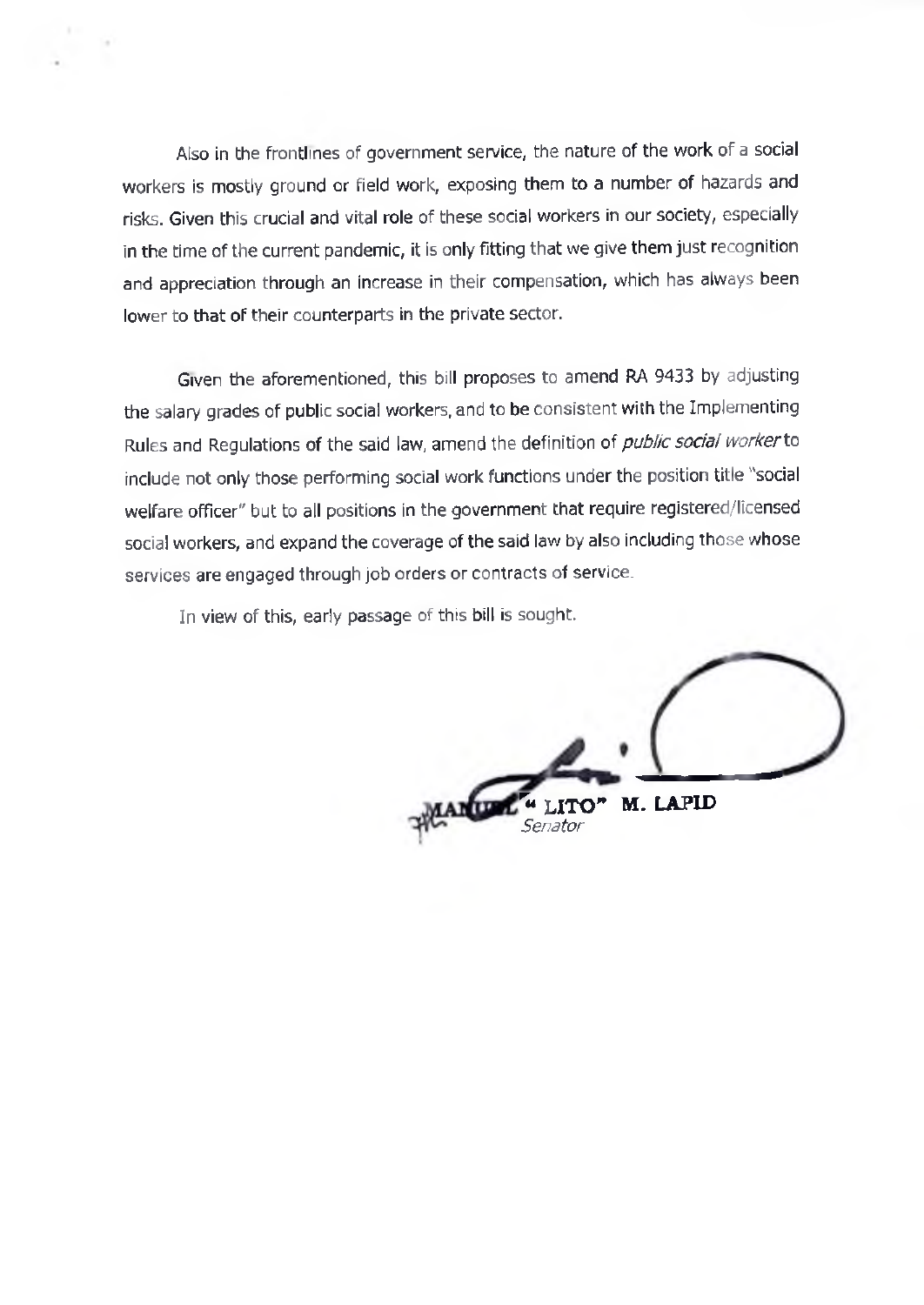

Introduced by Senator Manuel "Lito" M. Lapid

#### **AN ACT**

**INCREASING COMPENSATION OF SOCIAL WORKERS IN GOVERNMENT SERVICES, AMENDING FOR THE PURPOSE REPUBLIC ACT NO. 9433, OTHERWISE KNOWN AS THE "MAGNA CARTA FOR PUBLIC SOCIAL WORKERS"**

*Be itenactedby theSenate andthe House ofRepresentatives ofthe Philippines in Congress assembled:*

|                                           | Section 1. Section 3 (c) of Republic Act No. 9433, otherwise known as the                                                                                                                                                                                                                                                            |
|-------------------------------------------|--------------------------------------------------------------------------------------------------------------------------------------------------------------------------------------------------------------------------------------------------------------------------------------------------------------------------------------|
| 2                                         | "Magna Carta for Public Social Workers", is hereby amended to read as follows:                                                                                                                                                                                                                                                       |
| 3                                         |                                                                                                                                                                                                                                                                                                                                      |
| 6                                         | "SEC, 3, Definition of Terms. $-$ As used in this Act, the following terms.<br>shall mean as follows:                                                                                                                                                                                                                                |
|                                           | $"$ xxx.                                                                                                                                                                                                                                                                                                                             |
| 8<br>9<br>10<br>П<br>12<br>13<br>14<br>15 | (c) 'Public Social Worker' - refers to [registered soctal worker<br>employed in the government service] CIVILIAN GOVERNMENT<br>PERSONNEL WHOSE POSITION REQUIRES AT LEAST A BACHELOR'S<br>DEGREE IN SOCIAL WORK, WITH VALID PRC LICENSES, WHETHER OR<br>NOT THE POSITION TITLE CARRIES THE WORD "SOCIAL WELFARE<br>OFFICER":<br>XXX. |
| 16                                        |                                                                                                                                                                                                                                                                                                                                      |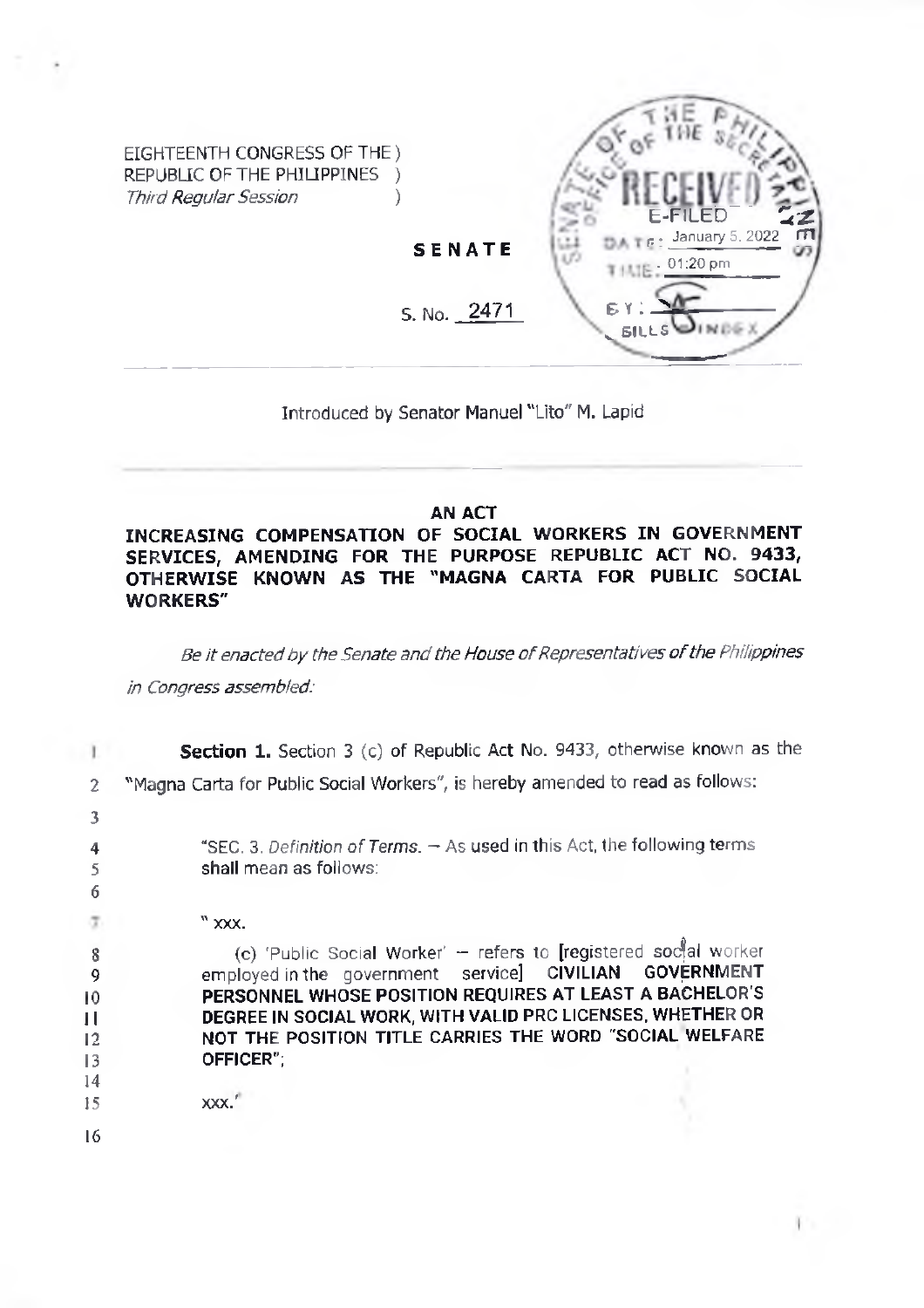**Section 2.** Section 4 of Republic Act No. 9433, othenwise known as the "Magna 1 Carta for Public Social Workers", is hereby amended to read as follows: 2 "SEC. 4. *Coverage. -* This Act shall cover all registered social workers **3** employed in government service, INCLUDING THOSE WHOSE **4** SERVICES ARE ENGAGED THROUGH JOB ORDERS OR CONTRACTS **5** OF SERVICE." **6 7 Section 3.** Section 12 of Republic Act No. 9433, otherwise known as the 8 "Magna Carta for Public Social Workers", is hereby amended to read as follows: 9 **10** "SEC. 12. Compensation. - [The existing law] APPLICABLE LAWS, **11** RULES AND REGULATIONS on the salary scaleS of government **12** employees shall apply in determining the salaries of public social **13** workers. *PROVIDED,* THAT THE SALARY GRADE OF ENTRY-LEVEL **14** JUNIOR OFFICER PUBLIC SOCIAL WORKERS SHALL BE AT LEAST **15** SALARY GRADE 13; *PROVIDED, HOWEVER.* THAT NOTHING IN THIS **16** ACT SHALL BE CONSTRUED TO ELIMINATE OR IN ANY WAY DIMINISH **17** BENEFITS BEING ENJOYED BY PUBLIC SOCIAL WORKERS AT THE **18** TIME OF THE EFFECTIVITY OF THIS ACT; *PROVIDED, FUTHER,* THAT **19** Illin case of violations of this provision, the public social worker **20** concerned shall file the necessary complaint to the CSC or NLRC **21** through the Social Work Management and Consultative Council; **22** *PROVIDED, FINALLY,* THAT LOCAL GOVERNMENT UNITS WHICH DO **23** NOT HAVE ADEQUATE OR SUFFICIENT FUNDS SHALL ONLY **24** PARTIALLY IMPLEMENT THE ESTABLISHED RATE AS MAY BE **25** APPROVED BY THE SOCIAL WORK MANAGEMENT AND **26** CONSULTATIVE COUNCIL." **27 28**

**29 30 31 32 33 Section 4.** Within ninety (90) days after the approval of this Act, the Department of Budget and Management (DBM), in consultation with the Social Work Management and Consultative Council, shall modify the Index of Occupational Services, Occupational Groups, Classes and Salary Grades to adjust the salary grades of public social workers.

**34**

**35 36 37 Section 5.** All laws, presidential decrees, executive orders, proclamations, rules and regulations, or any part thereof, which are inconsistent with the provisions of this Act are hereby repealed or modified accordingly.

- **38**
- **39**